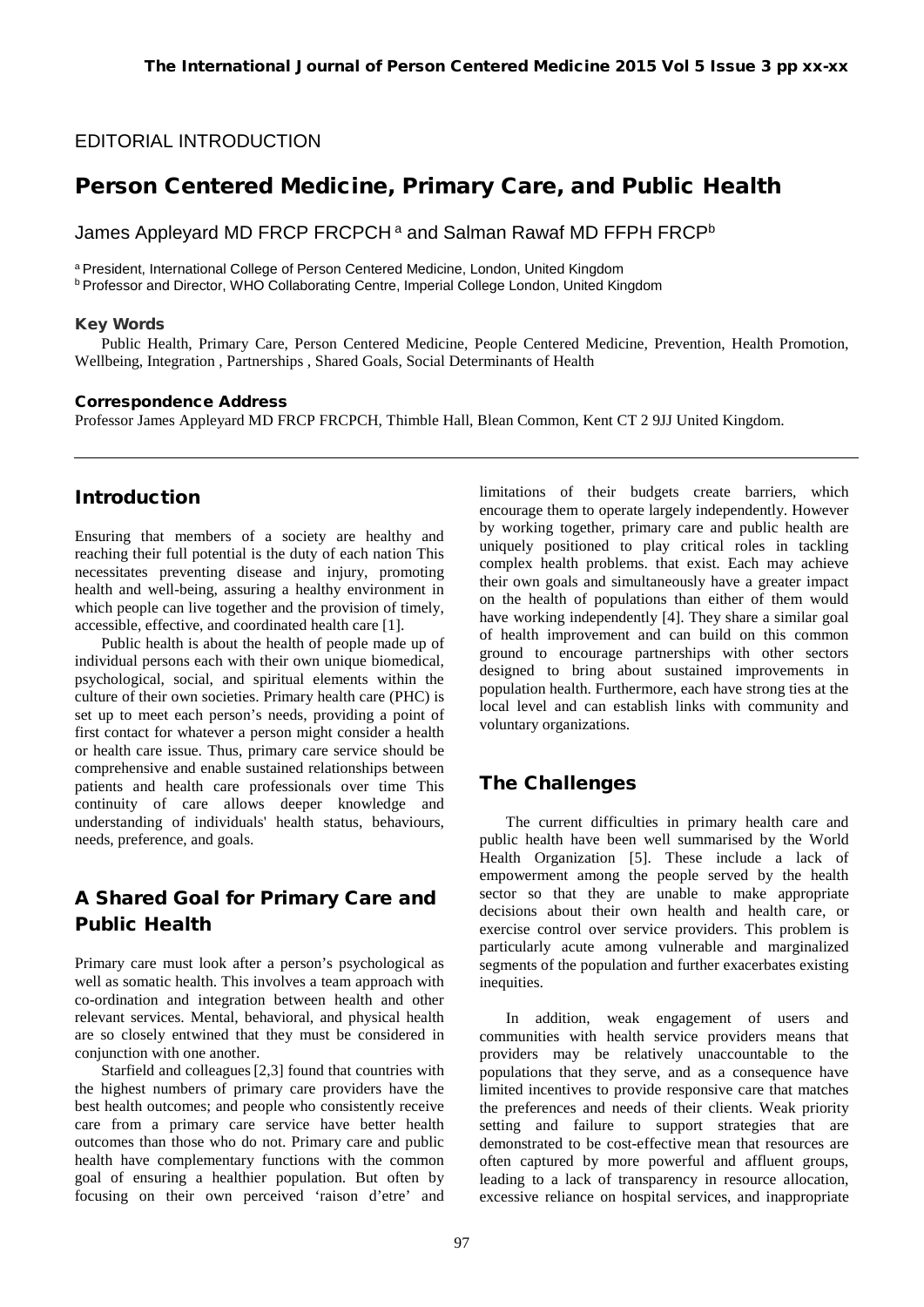resource distribution. Limited coordination across different levels and types of services, and with other service sectors*,*  are characterized by weak information, fragmentation of services (particularly when funded by external donors), and often leads to duplication and unnecessary provision of services.

### A Local Focus

There is a continuing need for an increased emphasis on the health literacy of local populations, facilitating and sharing the skills necessary for self-management. As health services become focused towards people-centered and integrated care, understanding *local* needs and preferences is pivotal to any priority setting exercise. A local focus to priority setting has several benefits:

Firstly, it enables services to be appropriately targeted to areas of highest importance and ensures priority setting that reflects the needs of a people. Secondly, it operationalizes the connection of planning and management for health services to the communities to whom those services are provided. And thirdly it allows priority setting to be built in a 'bottom-up' way. In this sense, priority setting should take account of the expectations and needs of local individuals, families, and communities, to fulfill their need for services and to involve people as participants in their own care.

Many countries are slowly but surely recognizing the vital role of primary care and its value to health services. In the United States, for example, more individuals receive care in primary care settings than in any other setting of formal health care. On average, primary care settings see 11 percent of the entire population each month, compared with 1.3 percent for emergency departments and 0.07 percent for academic medical center hospitals [6]. Interestingly, these percentages have not changed substantially since the 1950s and 1960s despite the remarkable progress of medical knowledge, new technology, and expansion of health services [7].

The sharp increase in non-communicable diseases globally poses challenges for primary care and serves to motivate greater collaboration. Chronic diseases are linked to a number of unhealthy behaviors, such as lack of physical activity, poor nutrition, and tobacco use, but primary care often has struggled to address these behaviors adequately. In recognition of the difficulties associated with treating chronic diseases, the Chronic Care Model was implemented [8]. This initiative emphasized a systematic and more efficient means of improving chronic care management for individual patients [9]. The Model contains six critical elements (community resources and policies, health care organization, self-management support, delivery system design, decision support, and clinical information systems) and effectively bridged patient care across the practice setting, the delivery system, and the broader community [10, 11].

### The Person Centered Approach

A person-centered approach supports the freedom and the responsibility to develop a person's life in ways that are personally meaningful and that are respectful of others and of the environment in which they live together [12].

People-centered health and health care extends the holistic perspective of person-centered health care beyond the individual. People-centered care continues to emphasize that the needs of the person is the foremost consideration across all levels of organization of health systems, but also recognizes that persons live together with other people organized in families, communities and populations dispersed around the world. Evidence suggests that health professionals function well when they operate in a person- and people-centered manner because that stimulates better coordination, cooperation, and social trust. According to the World Health Organization, peoplecentered care is grounded on mutual collaboration and respect for all stakeholders in health care, recognizing the need for empowerment of personal decision-making while addressing broader social needs with a commitment to equity and justice. The stakeholders in health care include patients, providers, and their families, communities, and countries, as well as the local, national, and international organizations concerned with human welfare. Thus, the perspective of people-centered care is universal and equitable, so that the stakeholders in people-centered care include all people at some level of organization. Personcentered care becomes people-centered when people do as much as they can to respect others and to help them, rather than interfering with their health and well-being.

## The Need for Integration

To achieve health benefits from a person centered perspective primary care needs to be integrated and wellcoordinated around people's needs. Integration of perspectives and services is crucial for all aspects of wellbeing, whether they are economic, physical, mental, social, intellectual, or spiritual. The linkage of programs and activities promote overall efficiency and effectiveness and achieve gains in population health. All complex systems are influenced by dynamic interactions among all their components. Ecological, economic, and health systems are all highly intertwined with one another as complex adaptive systems that should be well-integrated. Thus, integration must be looked at all levels and within each partnership [13]. Developing collaboration between primary care and public health requires an awareness of each other's strengths and weaknesses, cooperation, and a merger of interests.

Some principles have been judged essential for successful integration of primary care and public health, including the following:

- There must be a shared goal of population health improvement, a united leadership with clear roles, accountability that bridges professional disciplines,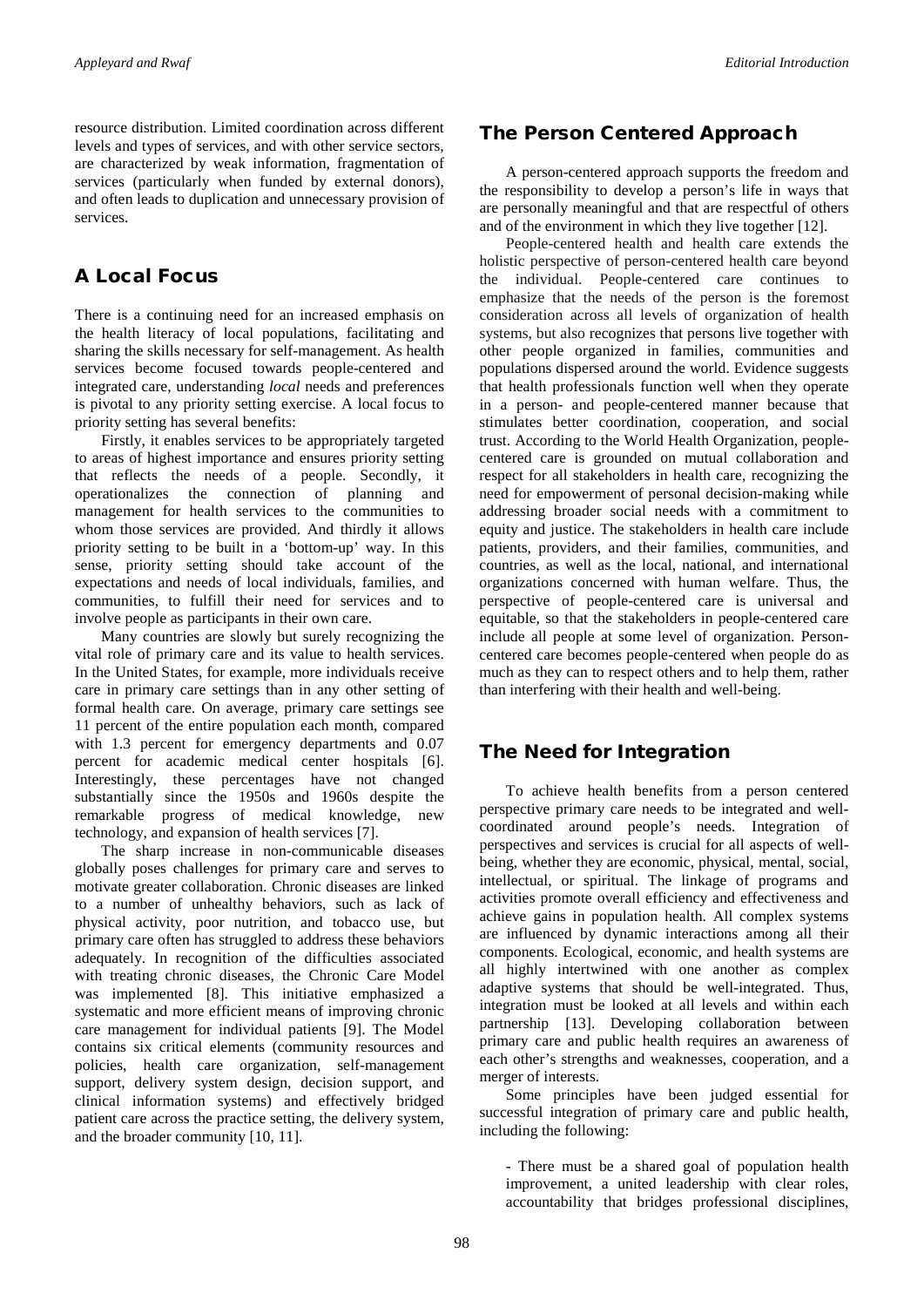and individual programs that have the capacity to manage change. It is essential to engage the local community in defining and addressing population health needs and to reduce fragmentation and foster continuity.

- The establishment of a shared infrastructure with enduring value and impact will enhance sustainability.

- The sharing and collaborative use of anonymised data and analysis is essential. The development of a workforce capable of functioning in an integrated environment is also important.

- Competing funding streams have the effect of creating inflexible silos at the local level, which limit what agencies can do with their own funds and how they could be used for encouraging cooperation and integration across departments and services. By joining forces, agencies can create much greater momentum toward integration.

Adding extra impetus is the recognition of the unaffordability of lost opportunities. Health research continues to clarify the importance of social and environmental determinants of health [14-16] and the limitations of the acute care medical system in addressing prevention and care needs in chronic illness. Advances in data collection techniques and health informatics have afforded an opportunity to facilitate the utilization and sharing of data among health professionals.

#### The Way Forward

Improving population health will require activities in three domains: Firstly, efforts to address social and environmental conditions that are the primary determinants of health; secondly, health care services must be directed to individuals (person centered); and thirdly, public health activities operating at the population level are required to address health behaviors and exposures.

There is abundant evidence for the benefit and value of activities in each of these domains for achieving the aim of better and more equitable population health. The Maternal, Infant, and Early Childhood Home Visiting Program in the USA represents a well researched example of an opportunity to integrate primary care and public health because the health care service delivered is not based on an illness or in response to a person seeking care, but instead it is aimed at prevention and wellness for all members of a community [17, 18]. It is possible to benchmark areas for improved maternal and newborn health, such as the following: prevention of child injuries, abuse, neglect, and maltreatment, reduction of emergency department visits, improvement in school readiness and achievement, reduction in crime or domestic violence, improvements in family economic self-sufficiency, and improvements in coordination and referrals for other community resources and supports.

### Readings for Further Thought

In this edition of the Journal, the following papers are published.

Fernando Carbone-Campaverde reflects on the dictum "persons caring for persons" following national health policy changes in Peru, which are presented architecturally, emphasizing the importance of human rights and the need to humanize health care and social life [19].

Richard Wexler et al in their article on patient responses to decision aids in the United States conclude that patients in primary care settings rate them independently from the patient's age and education [20].

Ottomar Bahr and colleagues report their study on Review Dialogues, which might help to contribute to a better achievement of comprehensive diagnosis and more effective care [21].

Ihsan Salloum and his colleagues [22] evaluate the applicability, internal structure and clinical patterns of the Multicultural Quality of Life Index as measurement of quality of life and estimate of well being, a domain that is assuming increasing importance in the evaluation of health care and treatment efficacy.

Brain Walsh [23] gives an insightful paper with a post modern view of evidence based medicine. EBM is modern. Postmodern theorists view it as an image, now that "reality" is being eased off stage.. The boundaries between categories, such as "science" and "capitalism", have become semi-permeable membranes. For example a patient does not know whether the doctor is advising the most effective or the most cost-effective management.

All the Abstracts on Primary Care, Public Health and Person Centered Medicine [24] from the Third International Congress of Person Centered Medicine and the First International Conference of Primary Care and Public Health appear after the above articles.

In the Events section of this issue of the Journal, Sandra van Dulmen and Jim Appleyard offer a summary report of the London Congress where the above mentioned Abstracts were presented. Finally, the Events section provides a an announcement and program outline of the upcoming 9th Geneva Conference on Person Centered Medicine, the main theme of which will be *Personcentered Integrated Care across the Life Course*.

#### Acknowledgements and Disclosures

The authors report no conflicts of interest concerning this paper.

#### References

[1]. Frieden, T. R. (2010). A framework for public health action: The health impact pyramid. *American Journal of Public Health* 100(4):590-595.